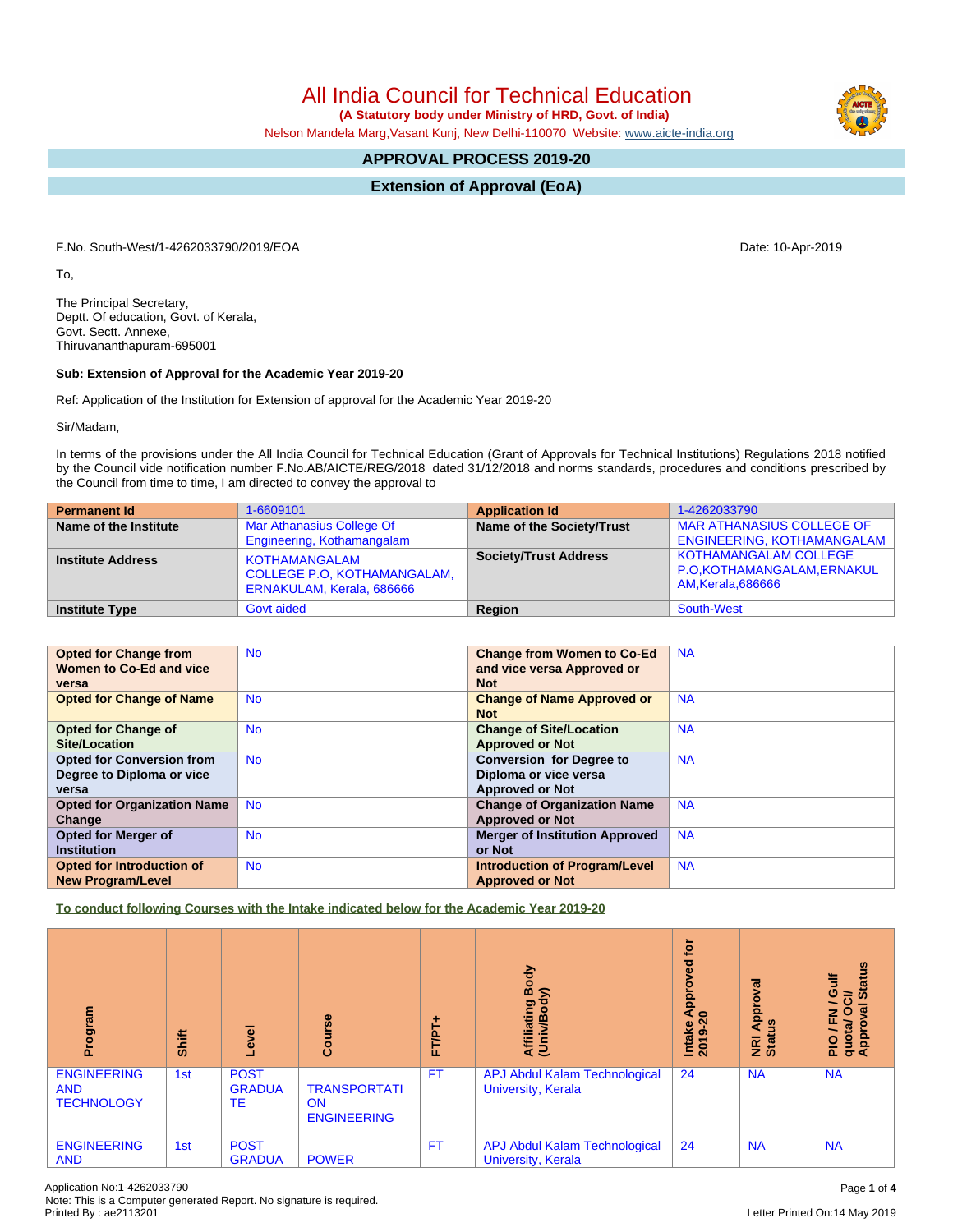| <b>TECHNOLOGY</b>                                     |     | <b>TE</b>                                  | <b>ELECTRONICS</b><br><b>AND POWER</b><br><b>SYSTEMS</b>                                          |           |                                                                   |     |           |           |
|-------------------------------------------------------|-----|--------------------------------------------|---------------------------------------------------------------------------------------------------|-----------|-------------------------------------------------------------------|-----|-----------|-----------|
| <b>MCA</b>                                            | 1st | <b>POST</b><br><b>GRADUA</b><br>ТE         | <b>MASTERS IN</b><br><b>COMPUTER</b><br><b>APPLICATIONS</b>                                       | <b>FT</b> | <b>APJ Abdul Kalam Technological</b><br><b>University, Kerala</b> | 30  | <b>NA</b> | <b>NA</b> |
| <b>ENGINEERING</b><br><b>AND</b><br><b>TECHNOLOGY</b> | 1st | <b>UNDER</b><br><b>GRADUA</b><br>ТE        | <b>CIVIL</b><br><b>ENGINEERING</b>                                                                | <b>FT</b> | <b>APJ Abdul Kalam Technological</b><br><b>University, Kerala</b> | 120 | <b>NA</b> | <b>NA</b> |
| <b>ENGINEERING</b><br><b>AND</b><br><b>TECHNOLOGY</b> | 1st | <b>UNDER</b><br><b>GRADUA</b><br><b>TE</b> | <b>MECHANICAL</b><br><b>ENGINEERING</b>                                                           | <b>FT</b> | <b>APJ Abdul Kalam Technological</b><br><b>University, Kerala</b> | 120 | <b>NA</b> | <b>NA</b> |
| <b>ENGINEERING</b><br><b>AND</b><br><b>TECHNOLOGY</b> | 1st | <b>UNDER</b><br><b>GRADUA</b><br><b>TE</b> | <b>ELECTRICAL</b><br><b>AND</b><br><b>ELECTRONICS</b><br><b>ENGINEERING</b>                       | <b>FT</b> | <b>APJ Abdul Kalam Technological</b><br><b>University, Kerala</b> | 120 | <b>NA</b> | <b>NA</b> |
| <b>ENGINEERING</b><br><b>AND</b><br><b>TECHNOLOGY</b> | 1st | <b>UNDER</b><br><b>GRADUA</b><br><b>TE</b> | <b>ELECTRONICS &amp;</b><br><b>COMMUNICATIO</b><br><b>N ENGG</b>                                  | <b>FT</b> | <b>APJ Abdul Kalam Technological</b><br><b>University, Kerala</b> | 120 | <b>NA</b> | <b>NA</b> |
| <b>ENGINEERING</b><br><b>AND</b><br><b>TECHNOLOGY</b> | 1st | <b>UNDER</b><br><b>GRADUA</b><br>ТE        | <b>COMPUTER</b><br><b>SCIENCE AND</b><br><b>ENGINEERING</b>                                       | <b>FT</b> | <b>APJ Abdul Kalam Technological</b><br><b>University, Kerala</b> | 60  | <b>NA</b> | <b>NA</b> |
| <b>ENGINEERING</b><br><b>AND</b><br><b>TECHNOLOGY</b> | 1st | <b>POST</b><br><b>GRADUA</b><br>ТE         | <b>COMPUTER</b><br><b>AIDED</b><br><b>STRUCTURAL</b><br><b>ENGINEERING</b>                        | <b>FT</b> | <b>APJ Abdul Kalam Technological</b><br><b>University, Kerala</b> | 18  | <b>NA</b> | <b>NA</b> |
| <b>ENGINEERING</b><br><b>AND</b><br><b>TECHNOLOGY</b> | 1st | <b>POST</b><br><b>GRADUA</b><br>ТE         | <b>PRODUCTION</b><br><b>AND INDUSTRIAL</b><br><b>ENGINEERING</b>                                  | FT.       | <b>APJ Abdul Kalam Technological</b><br><b>University, Kerala</b> | 18  | <b>NA</b> | <b>NA</b> |
| <b>ENGINEERING</b><br><b>AND</b><br><b>TECHNOLOGY</b> | 1st | <b>POST</b><br><b>GRADUA</b><br><b>TE</b>  | <b>POWER</b><br><b>ELECTRONICS</b>                                                                | <b>FT</b> | <b>APJ Abdul Kalam Technological</b><br>University, Kerala        | 18  | <b>NA</b> | <b>NA</b> |
| <b>ENGINEERING</b><br><b>AND</b><br><b>TECHNOLOGY</b> | 1st | <b>POST</b><br><b>GRADUA</b><br>ТE         | <b>VLSI AND</b><br><b>EMBEDDED</b><br><b>SYSTEMS</b>                                              | <b>FT</b> | <b>APJ Abdul Kalam Technological</b><br>University, Kerala        | 24  | <b>NA</b> | <b>NA</b> |
| <b>ENGINEERING</b><br><b>AND</b><br><b>TECHNOLOGY</b> | 1st | <b>POST</b><br><b>GRADUA</b><br>ТE         | <b>STRUCTURAL</b><br><b>ENGINEERING</b><br><b>AND</b><br><b>CONSTRUCTION</b><br><b>MANAGEMENT</b> | FT.       | <b>APJ Abdul Kalam Technological</b><br>University, Kerala        | 24  | <b>NA</b> | <b>NA</b> |
| <b>ENGINEERING</b><br><b>AND</b><br><b>TECHNOLOGY</b> | 1st | <b>POST</b><br><b>GRADUA</b><br>TE         | <b>COMPUTER</b><br><b>SCIENCE AND</b><br><b>ENGINEERING</b>                                       | FT.       | <b>APJ Abdul Kalam Technological</b><br><b>University, Kerala</b> | 24  | <b>NA</b> | <b>NA</b> |
| <b>ENGINEERING</b><br><b>AND</b><br><b>TECHNOLOGY</b> | 1st | <b>POST</b><br><b>GRADUA</b><br>TE         | <b>THERMAL</b><br><b>POWER</b><br><b>ENGINEERING</b>                                              | FT.       | APJ Abdul Kalam Technological<br><b>University, Kerala</b>        | 24  | <b>NA</b> | <b>NA</b> |

+FT –Full Time,PT-Part Time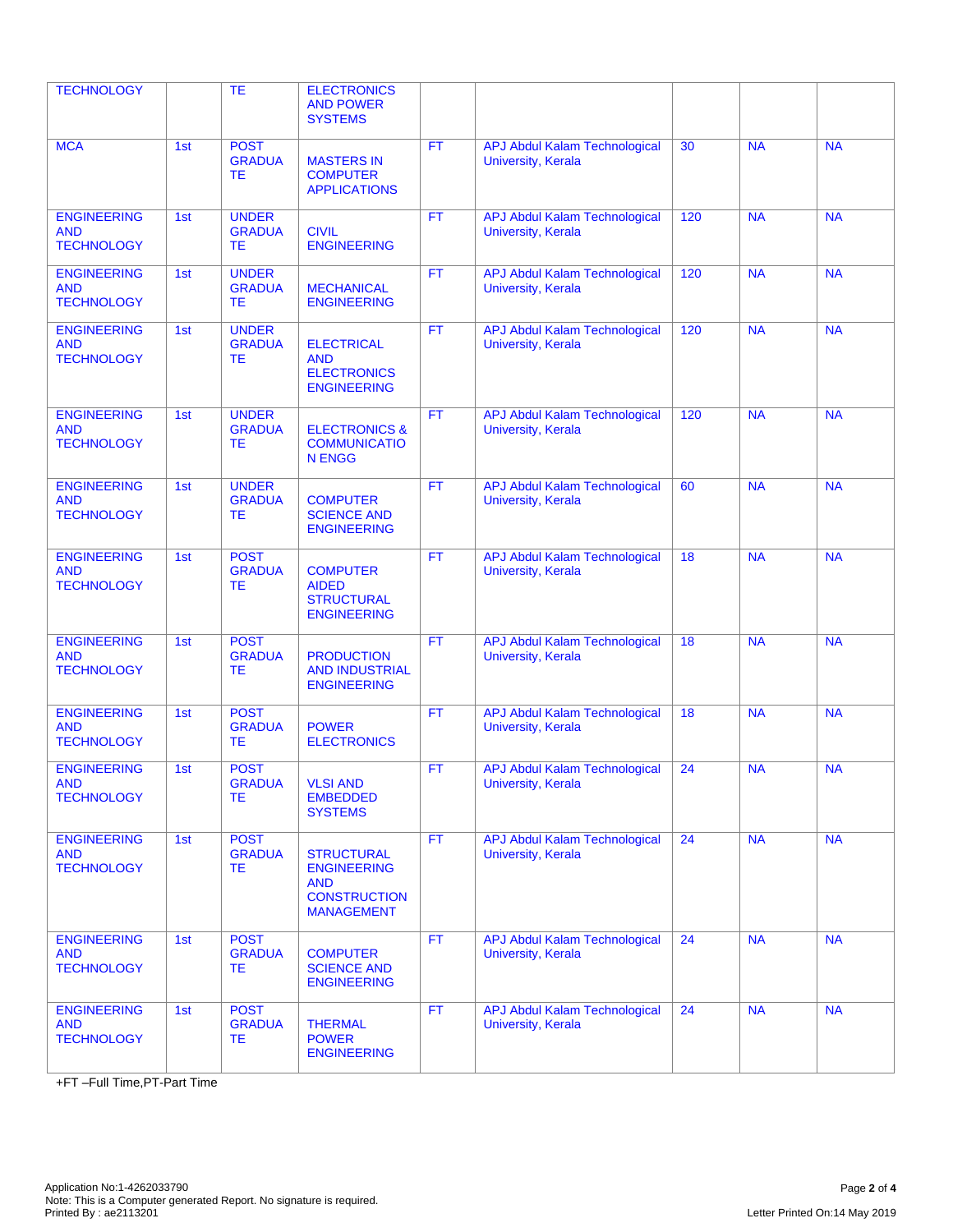In case of any differences in content in this Computer generated Extension of Approval Letter, the content/information as approved by the Executive Council / General Council as available on the record of AICTE shall be final and binding.

Strict compliance of Anti-Ragging Regulation: - Approval is subject to strict compliance of provisions made in AICTE Regulation notified vide F. No. 37- 3/Legal/AICTE/2009 dated July 1, 2009 for Prevention and Prohibition of Ragging in Technical Institutions. In case Institution fails to take adequate steps to Prevent Ragging or fails to act in accordance with AICTE Regulation or fails to punish perpetrators or incidents of Ragging, it will be liable to take any action as defined under clause 9(4) of the said Regulation.

#### **It is mandatory to comply all the essential requirements as given in APH 2019-20(appendix 6)**

NOTE: If the State Government / UT / DTE / DME has a reservation policy for admission in Technical Education Institutes and the same is applicable to Private & Self-financing Technical Institutions, then the State Government / UT/ DTE / DME shall ensure that 10 % of Reservation for EWS would be operational from the Academic year 2019-20 without affecting the percentage reservations of SC/ST/OBC/General . However, this would not be applicable in the case of Minority Institutions referred to the clause (1) of Article 30 of **Constitution of India.**

> **Prof. A.P Mittal Member Secretary, AICTE**

Copy to:

- **1. The Director Of Technical Education\*\*, Kerala**
- **2. The Registrar\*\*,** Apj Abdul Kalam Technological University, Kerala
- **3. The Principal / Director,** Mar Athanasius College Of Engineering, Kothamangalam Kothamangalam College P.O, Kothamangalam,Ernakulam, Kerala,686666
- **4. The Secretary / Chairman,** Mar Athanasius College Of Engineering, Kothamangalam Kothamangalam College P.O. Kothamangalam,Ernakulam, Kerala,686666

## **5. The Regional Officer,**

All India Council for Technical Education Health Centre Building Bangalore University Campus Bangalore - 560 009, Karnataka

### **6. Guard File(AICTE)**

Note: Validity of the Course details may be verified at <http://www.aicte-india.org/>